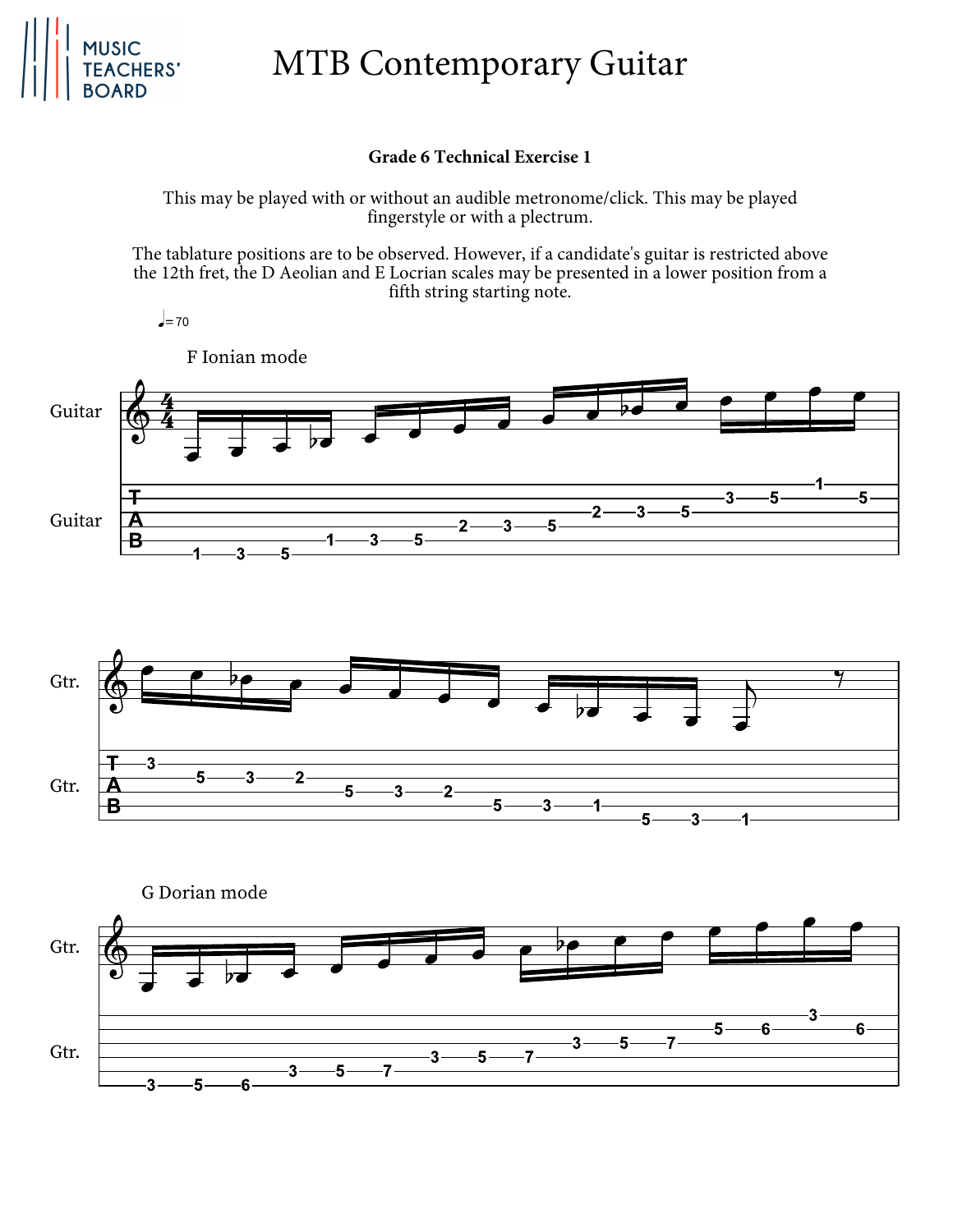





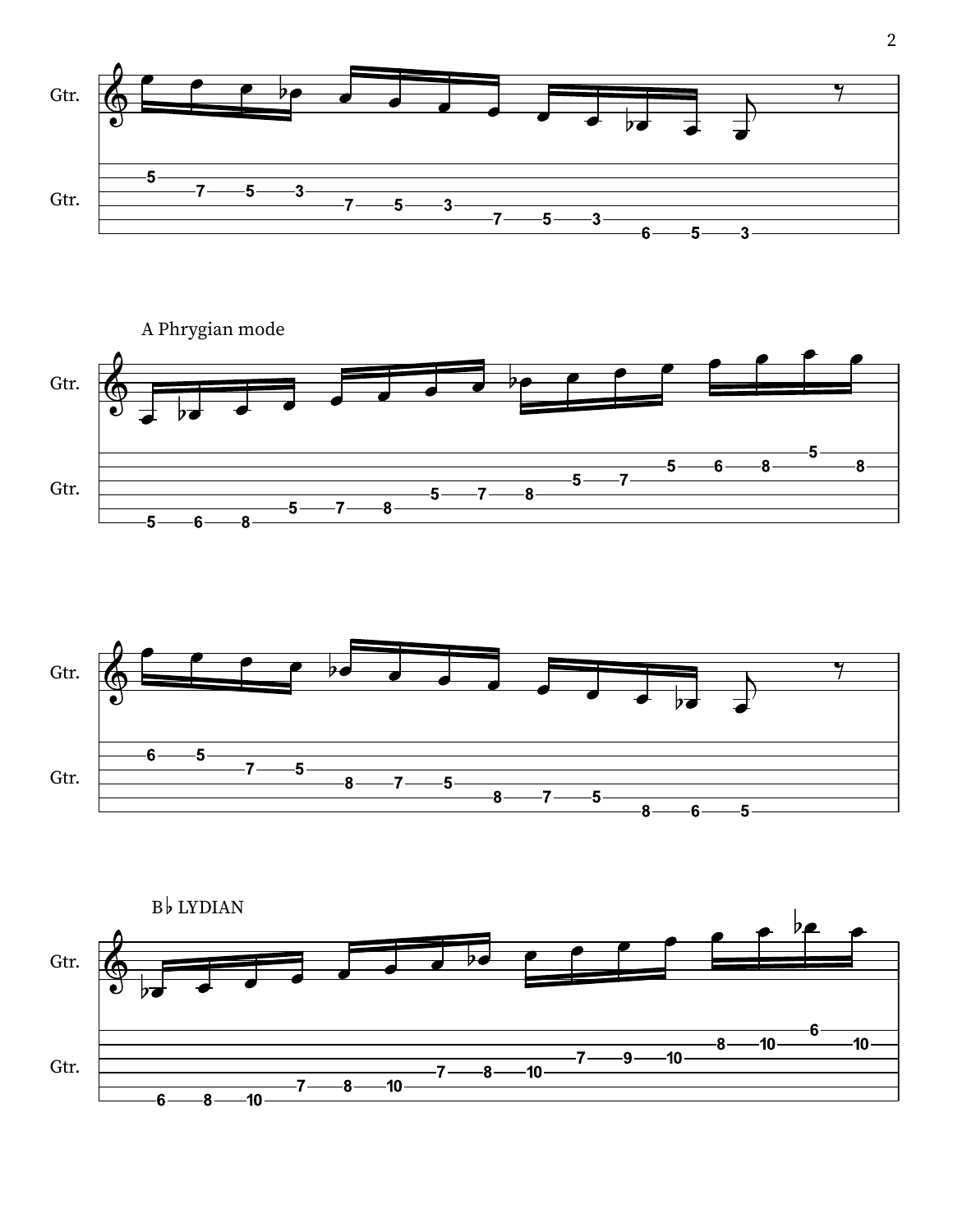





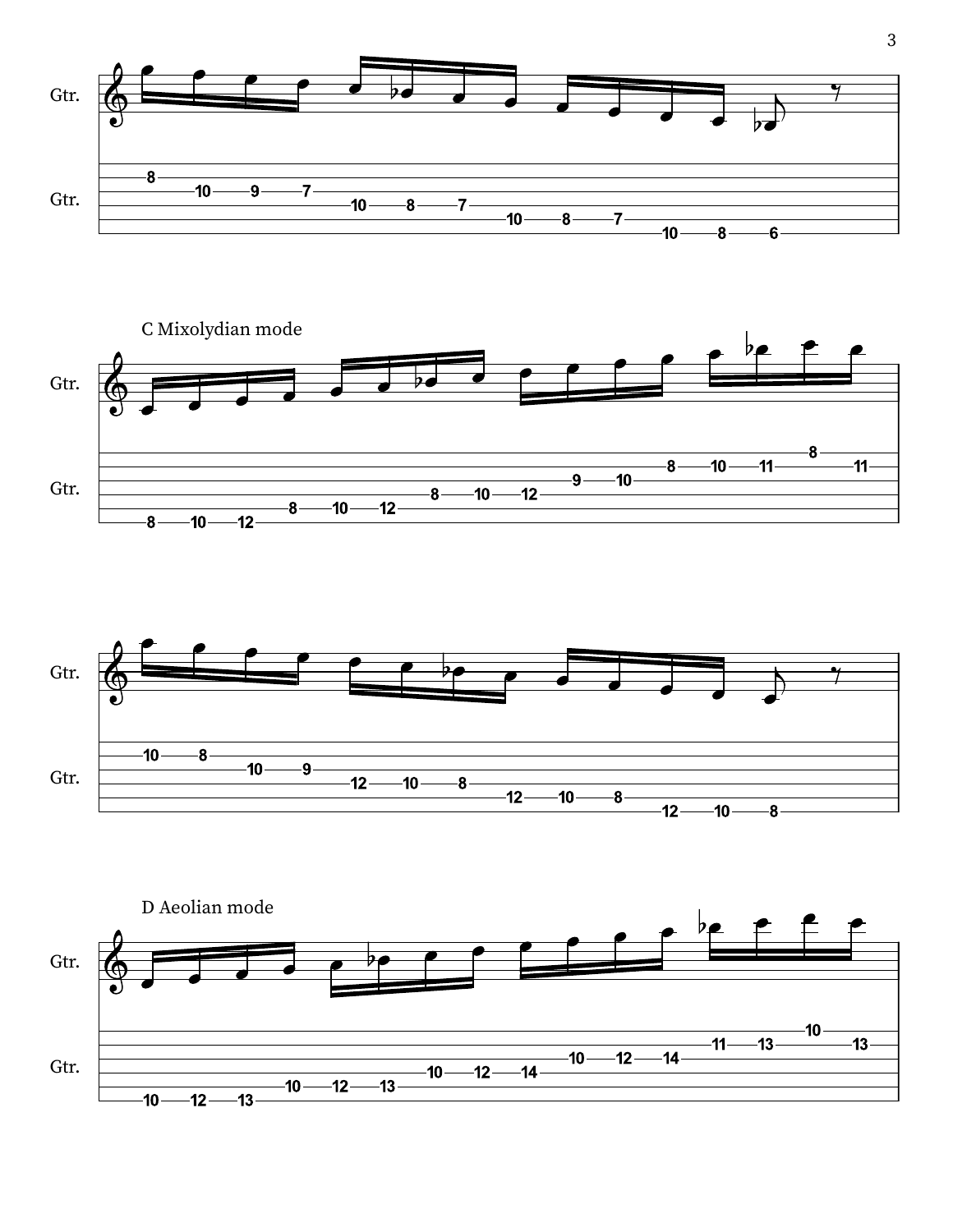



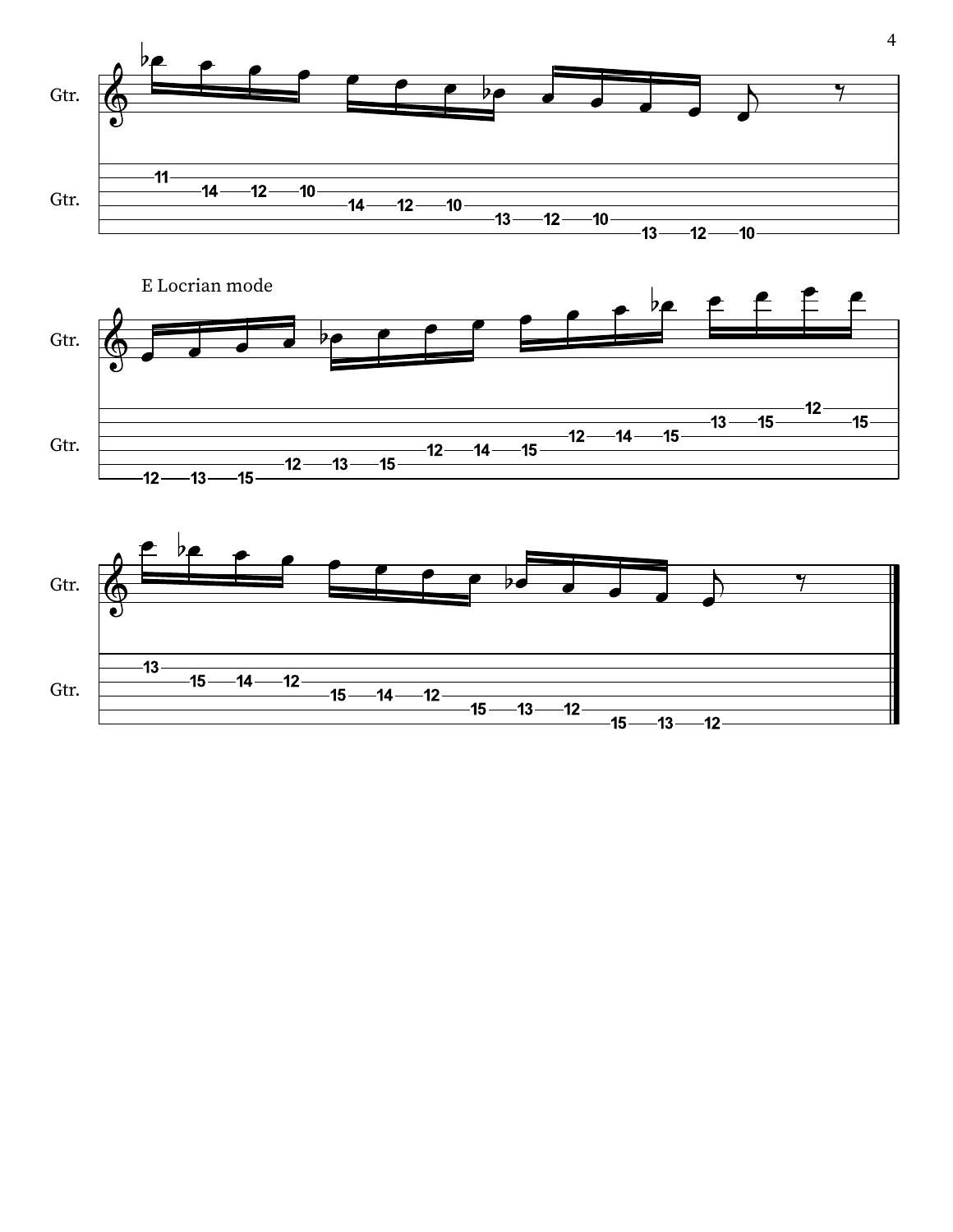### **Grade 6 Technical Exercise 2**







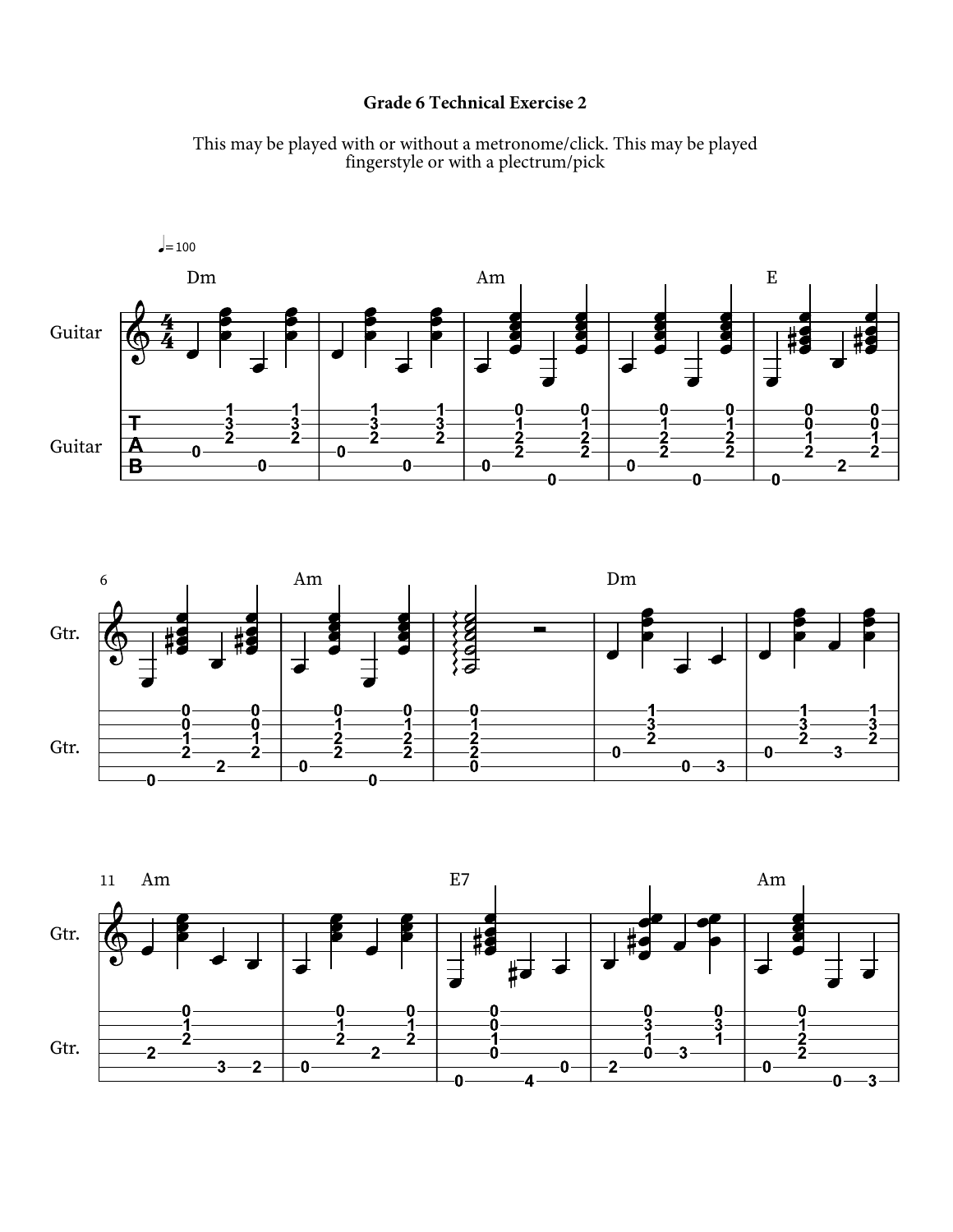





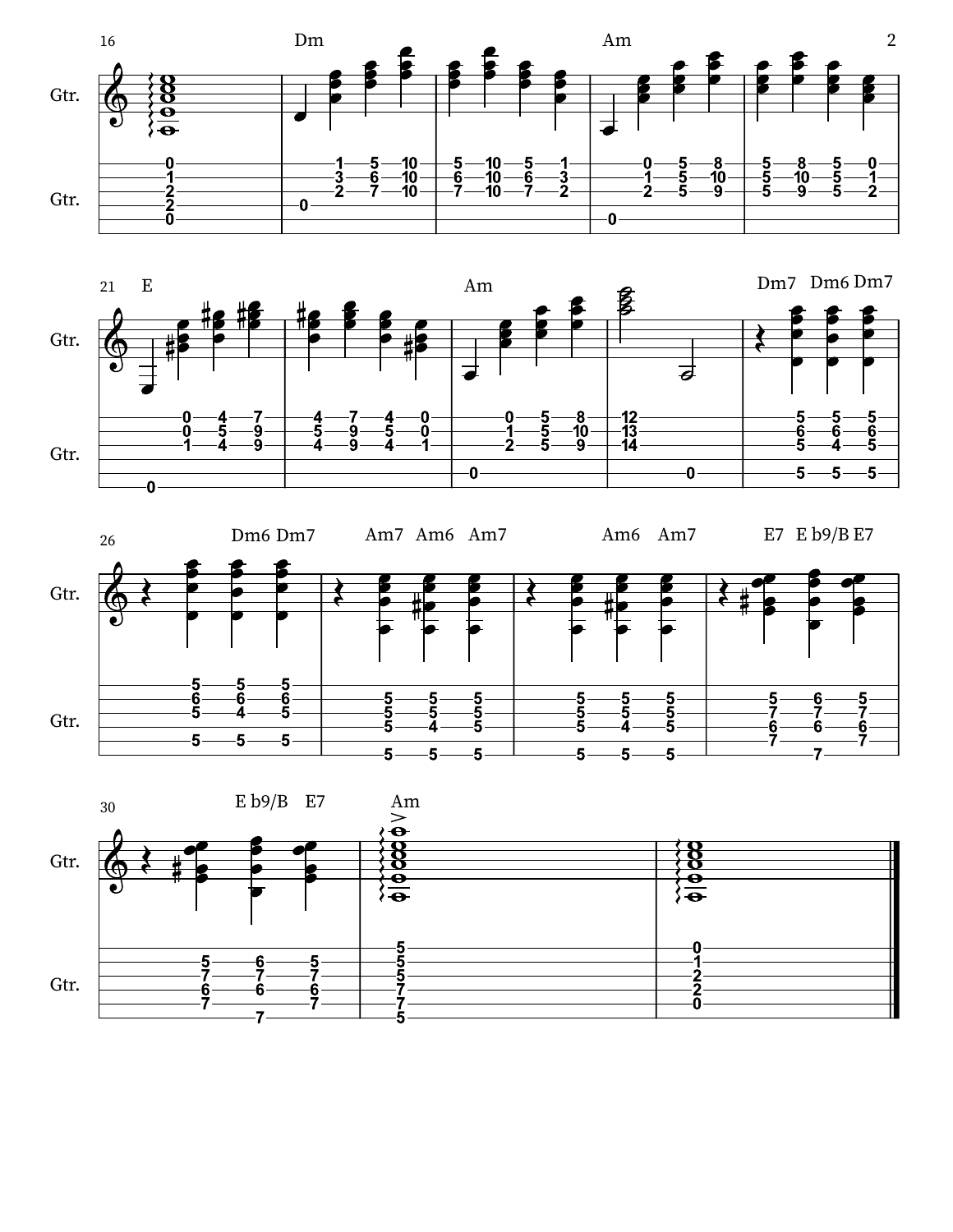This may be played with or without a metronome/click. The repeat is to be played, 16 bars total.

This chart may be interpreted with any guitar tone to appropriately define any one of the six examples of playing style. The tempo is for guidance and suggestion alongside each example of interpretation. Fill/solo sections may be single line or chordal, appropriate to the style/genre chosen.

Before the start of this section of the exam, clearly state the chosen genre/style, For example : " Exercise 3, style 2, heavy rock...."



**1. Pop**

This is widely known as an acoustic accompaniment style but may be played on an electric with an appropriate clean tone. A hip-hop influenced groove, the percussive element may be stated strongly or less prominently.

Appropriate fills include open string melodies, suspended 4ths and suspended 2nds as brief substitutions. The fills are arranged around an imaginary vocal.

The suggested tempo is 120 bpm but slower tempos work well. The pattern below is an example. Different chords will require different string groups.

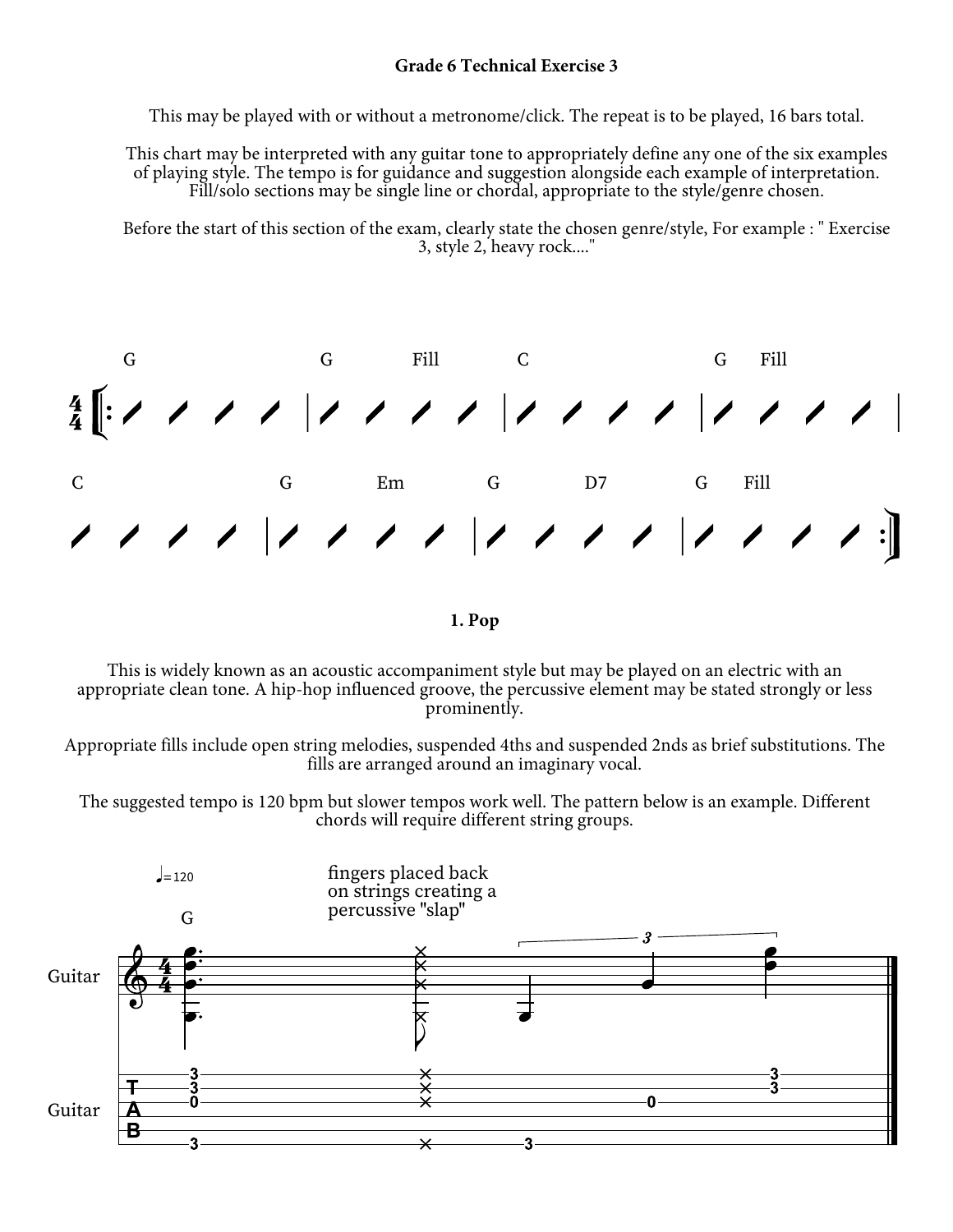#### **2. Heavy Rock/Metal**

The instrument and tone choice is vital to capture this style. This notated power chord substitution should be seen as an example only. The chord sequence may be presented with any appropriate chord/riff to define the style/genre.

Fills may be based on any stylistic guitar technique and the role here is for fill projection and prominence.



### **3. Funk**

The instrument and tone choice is vital to capture this style. This notated "up the neck" chord substitution should be seen as an example only. The chord sequence may be presented with any appropriate chord/riff to define the style/genre.

Fills may be based on any stylistic guitar technique and the role here is for diversity and development of a funky groove.

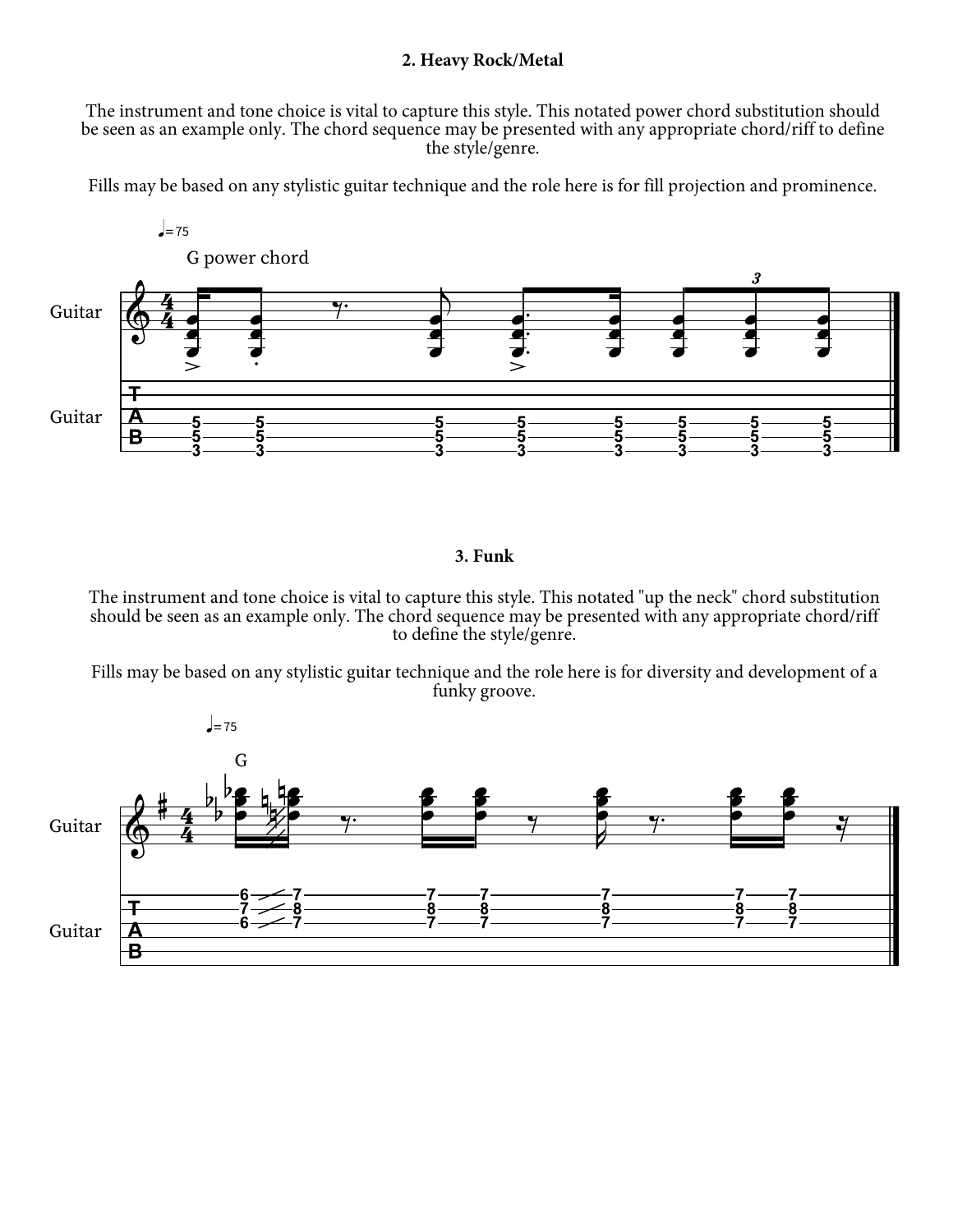#### **4. Jazz**

Tone choice is vital to capture this style. The notated chord substitution should be seen as an example only. Stylistically appropriate chords ie. major 7ths, minor 7ths, 9ths, 13ths etc. are to be used throughout. Fills should "play through" the changes with stylistically appropriate harmonic

relationships.

Any appropriate tempo and swung jazz rhythm may be presented.



#### **5. Blues**

This may be presented with any appropriate tone, acoustic or electric.

The notated "shuffle" should be seen as an example only. Fills should be based on "the blues scale," major or minor. Any appropriate tempo may be presented.

 $=80$